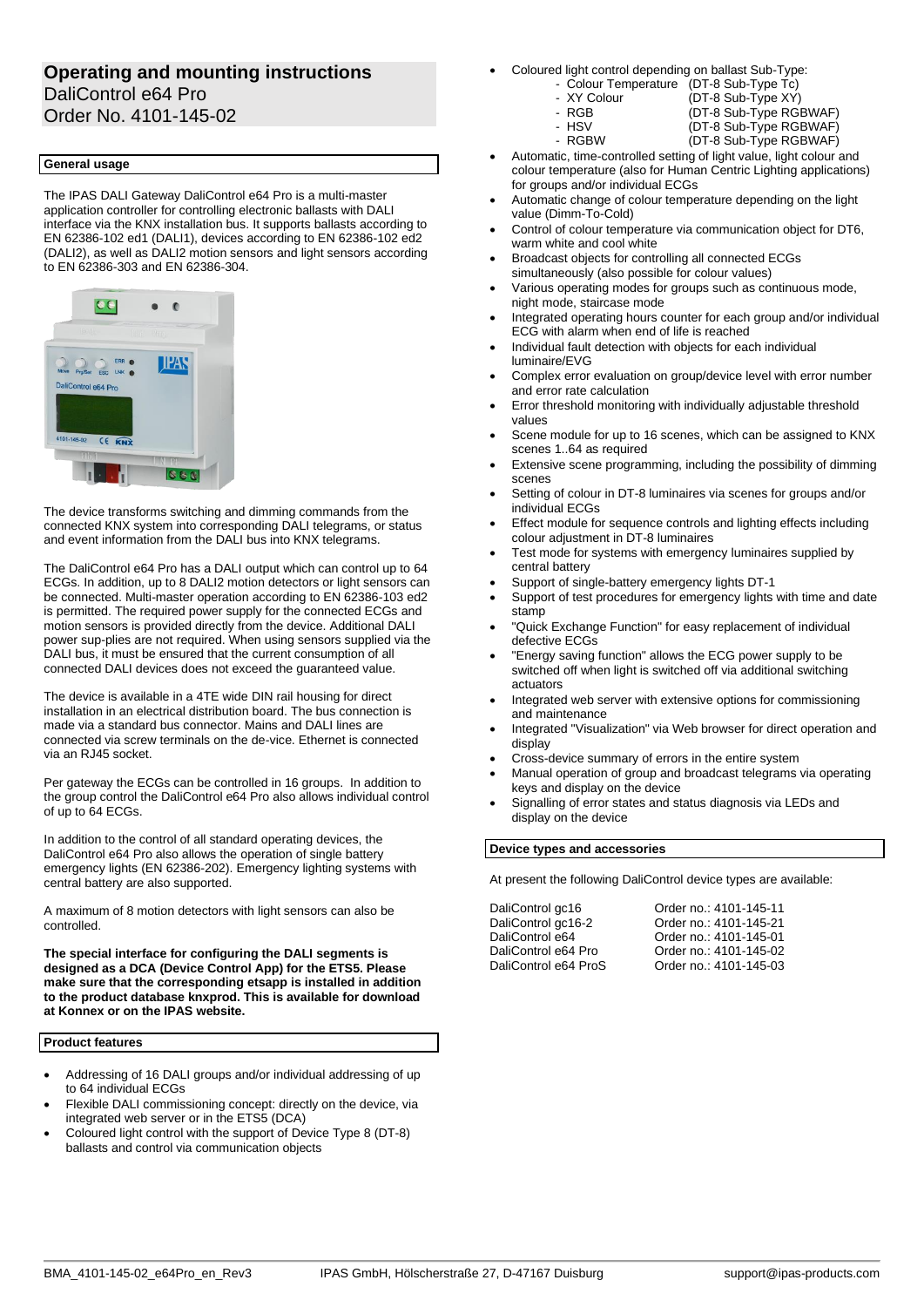# **Scope of delivery**

The following individual components are included in the delivery of the DaliControl e64 Pro device:

- Complete device with connected bus connector
- 1x heat shrinkable tubing 1.2 x 2cm for additional insulation of the bus cable
- Operating and mounting instructions
- Delivered in break-proof individual packaging

### **Application programs**

The following application programs are currently available for the DaliControl e64 Pro device:

### DaliControl e64 Pro-01-0110

For application program functions, please see the application program description.

### **Installation advices**



# **Risk of death by electric shock**

- The device is intended for interior installation in dry rooms.
- The device must only be installed and commissioned by an accredited electrical engineer.
- Please follow country-specific safety and accident prevention rules as well as all current KNX guidelines.
- Please follow country-specific rules and regulations for the planning and construction of installations, especially with regard to emergency lighting systems.
- For the installation, the device must be switched to zero potential.
- Do not open the device! Faulty devices must be returned to the manufacturer with return delivery note.

### **Technical data**

### **Power supply**

- Operating voltage 100 to 240 V, 50 to 60Hz AC or DC
- Maximum power consumption 8 W
- Bus power supply via KNX bus line, SELV 24 V, ca. 5 mA

- **Connectors**<br>• Mains connector L N PE: Screw connector 3x 1- 2.5 mm<sup>2</sup>
- single or threaded core<br>DALI-Bus D+, D-: single or threaded core
	- Screw connector 2x 1-2.5 mm<sup>2</sup>
- Bus line: Bus connector KNX, screwless 0.6…0.8 mm, single core
	- Ethernet Eth 1: RJ-45 plug connector for standard

### **Control elements**

patch cables

- Programming button to toggle between normal and addressing mode of the KNX
- 3x buttons (Move, Prg/Set, ESC) for manual control and for activation of broadcast and service functions

# **Display elements**

- **LED red:** Indicates normal/addressing mode<br>
LNK-LED yellow: Signals device Ethernet readiness • LNK-LED yellow: Signals device Ethernet readiness
- 
- 
- LC-Display, 2x12 charact.: for configuration menu manual
	- operation and device adjustments

# **KNX-Bus**

Twisted Pair (TP) • Security: KNX Data Secure

Signals fault status

### **DALI Bus**

- Number of outputs: 1 DALI output<br>Output type: Multi-Master A
- 
- Number of ballasts: max. 64 ECGs according to
- Number of sensors: max. 8 motion detectors and sensors
- DALI voltage: typic. 18 V DC, short-circuit proof max.
- Recommended wire cross-section: min. 1.5 mm²
- Guaranteed supply current: 160 mA
- Maximum
- supply current: 250 mA<br>Shutdown delay: 600 ms 600 ms after DALI short circuit shutdown occurs
- Start-up attempt<br>after shutdown: 5 s after short-circuit detection

Multi-Master Application Controller according to EN 62386-103 ed 2

according to EN 62386-303 / -304

250 mA, basic insulation (no SELV)

EN 62386-101 ed1 and ed 2

#### **Ethernet**

- Type: 100BaseT (100Mbit/s)<br>IP address allocation: via DHCP service or fit
	- via DHCP service or fixed IP address

#### **Mechanical data** • Casing

- DaliControl e64 Pro: Plastic ABS V0 **Dimensions** casing 4 DU: Width: 72 mm Height: 58 mm
- 
- Length:  $90 \text{ mm}$ <br>160 g Weight:<br>Mounting: on 35 mm DIN rail

### **Electrical safety**

- Protection type (acc. to EN 60529): IP20 Protection class  $(acc. to IEC 1140)$
- Overvoltage category: III Pollution class
- (acc. to EN60664-1): 2
- 
- KNX Bus: SELV DC 24 V typic. 18 V DC, 250 mA base isolation, (no SELV)

# **EMC requirements**

Complies with directive 2014 / 30 / EU

### **Environmental conditions**

- Environmental conditions
- during operation: -5°C to +45°C<br>Storage temperature: -25°C to +55°C Storage temperature:
- Transportation<br>temperature:  $-25^{\circ}$ C to  $+70^{\circ}$ C
- Rel. humidity (non condensing): 5 % to 93 %

### **Certification**

- KNX certified
- DIIA certified according to EN 62386-101 ed 2 and EN 62386-103 ed 2

### **CE-signage**

According to EMC guidelines (residential and commercial buildings), low voltage guidelines

### **Location and function of display and control elements**

The device connections, as well as the elements learn button and programming LED required for KNX commissioning are only accessible in the distribution board when the cover is removed. The buttons required for DALI commissioning and parameterisation (MOVE, Prg/Set, ESC), as well as reading the 2-line display and the control LEDs (ERR and LNK) can be operated with the distribution board cover closed.